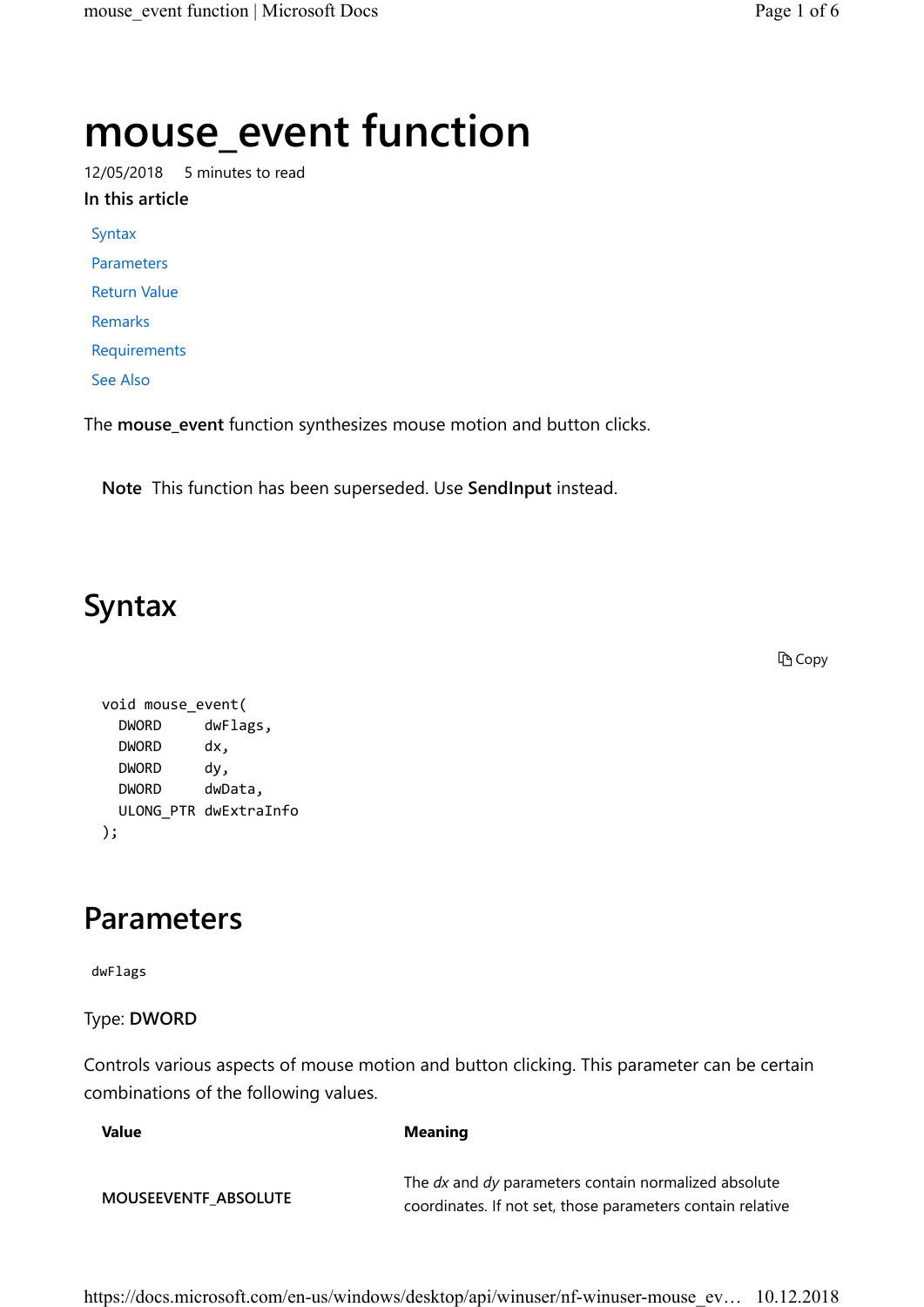| 0x8000                           | data: the change in position since the last reported position.<br>This flag can be set, or not set, regardless of what kind of<br>mouse or mouse-like device, if any, is connected to the<br>system. For further information about relative mouse<br>motion, see the following Remarks section. |
|----------------------------------|-------------------------------------------------------------------------------------------------------------------------------------------------------------------------------------------------------------------------------------------------------------------------------------------------|
| MOUSEEVENTF_LEFTDOWN<br>0x0002   | The left button is down.                                                                                                                                                                                                                                                                        |
| MOUSEEVENTF_LEFTUP<br>0x0004     | The left button is up.                                                                                                                                                                                                                                                                          |
| MOUSEEVENTF_MIDDLEDOWN<br>0x0020 | The middle button is down.                                                                                                                                                                                                                                                                      |
| MOUSEEVENTF_MIDDLEUP<br>0x0040   | The middle button is up.                                                                                                                                                                                                                                                                        |
| MOUSEEVENTF_MOVE<br>0x0001       | Movement occurred.                                                                                                                                                                                                                                                                              |
| MOUSEEVENTF_RIGHTDOWN<br>0x0008  | The right button is down.                                                                                                                                                                                                                                                                       |
| MOUSEEVENTF_RIGHTUP<br>0x0010    | The right button is up.                                                                                                                                                                                                                                                                         |
| MOUSEEVENTF_WHEEL<br>0x0800      | The wheel has been moved, if the mouse has a wheel. The<br>amount of movement is specified in dwData                                                                                                                                                                                            |
| MOUSEEVENTF_XDOWN<br>0x0080      | An X button was pressed.                                                                                                                                                                                                                                                                        |
| MOUSEEVENTF_XUP                  | An X button was released.                                                                                                                                                                                                                                                                       |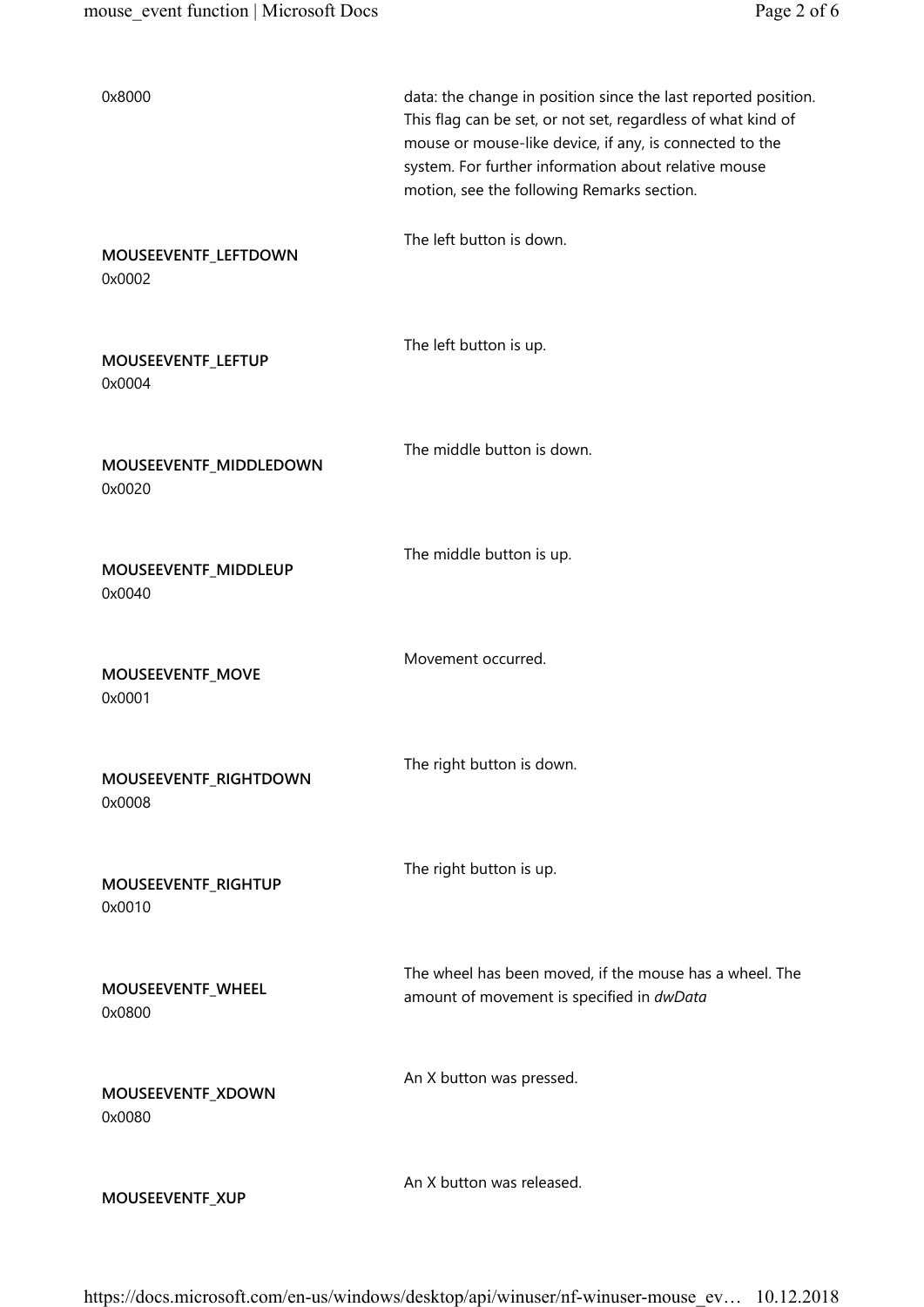0x0100

The wheel button is rotated.

MOUSEEVENTF\_WHEEL 0x0800

The wheel button is tilted.

MOUSEEVENTF\_HWHEEL 0x01000

The values that specify mouse button status are set to indicate changes in status, not ongoing conditions. For example, if the left mouse button is pressed and held down, MOUSEEVENTF\_LEFTDOWN is set when the left button is first pressed, but not for subsequent motions. Similarly, MOUSEEVENTF\_LEFTUP is set only when the button is first released.

You cannot specify both MOUSEEVENTF\_WHEEL and either MOUSEEVENTF\_XDOWN or MOUSEEVENTF\_XUP simultaneously in the *dwFlags* parameter, because they both require use of the dwData field.

dx

#### Type: DWORD

The mouse's absolute position along the x-axis or its amount of motion since the last mouse event was generated, depending on the setting of MOUSEEVENTF\_ABSOLUTE. Absolute data is specified as the mouse's actual x-coordinate; relative data is specified as the number of mickeys moved. A mickey is the amount that a mouse has to move for it to report that it has moved.

dy

#### Type: DWORD

The mouse's absolute position along the y-axis or its amount of motion since the last mouse event was generated, depending on the setting of MOUSEEVENTF\_ABSOLUTE. Absolute data is specified as the mouse's actual y-coordinate; relative data is specified as the number of mickeys moved.

dwData

Type: DWORD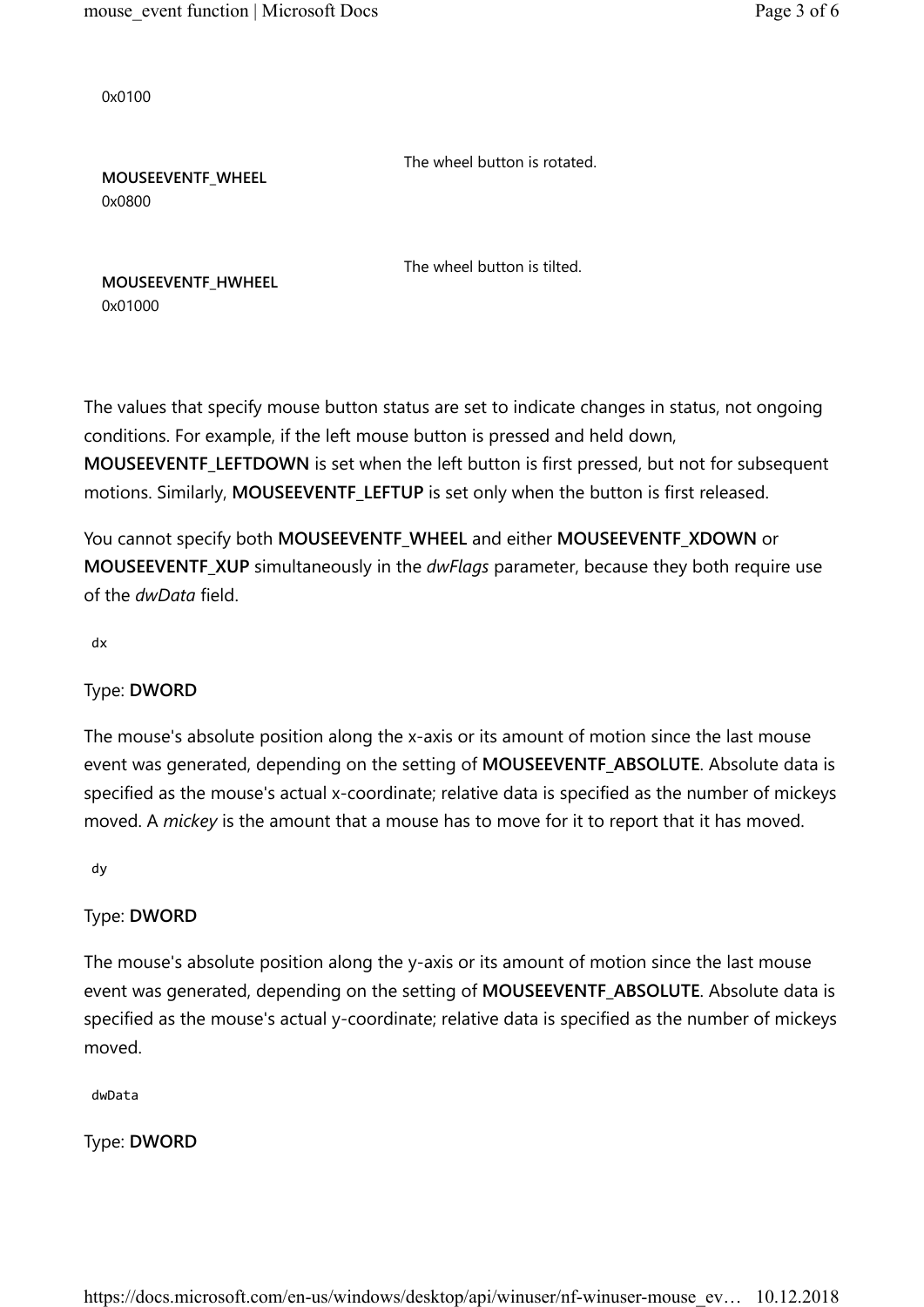If dwFlags contains MOUSEEVENTF\_WHEEL, then dwData specifies the amount of wheel movement. A positive value indicates that the wheel was rotated forward, away from the user; a negative value indicates that the wheel was rotated backward, toward the user. One wheel click is defined as WHEEL\_DELTA, which is 120.

If dwFlags contains MOUSEEVENTF\_HWHEEL, then dwData specifies the amount of wheel movement. A positive value indicates that the wheel was tilted to the right; a negative value indicates that the wheel was tilted to the left.

If dwFlags contains MOUSEEVENTF\_XDOWN or MOUSEEVENTF\_XUP, then dwData specifies which X buttons were pressed or released. This value may be any combination of the following flags.

If dwFlags is not MOUSEEVENTF\_WHEEL, MOUSEEVENTF\_XDOWN, or MOUSEEVENTF\_XUP, then dwData should be zero.

| <b>Value</b>              | <b>Meaning</b>                                      |
|---------------------------|-----------------------------------------------------|
| <b>XBUTTON1</b><br>0x0001 | Set if the first X button was pressed or released.  |
| <b>XBUTTON2</b><br>0x0002 | Set if the second X button was pressed or released. |

dwExtraInfo

Type: ULONG\_PTR

An additional value associated with the mouse event. An application calls GetMessageExtraInfo to obtain this extra information.

# Return Value

This function has no return value.

# Remarks

If the mouse has moved, indicated by **MOUSEEVENTF\_MOVE** being set,  $dx$  and  $dy$  hold information about that motion. The information is specified as absolute or relative integer values.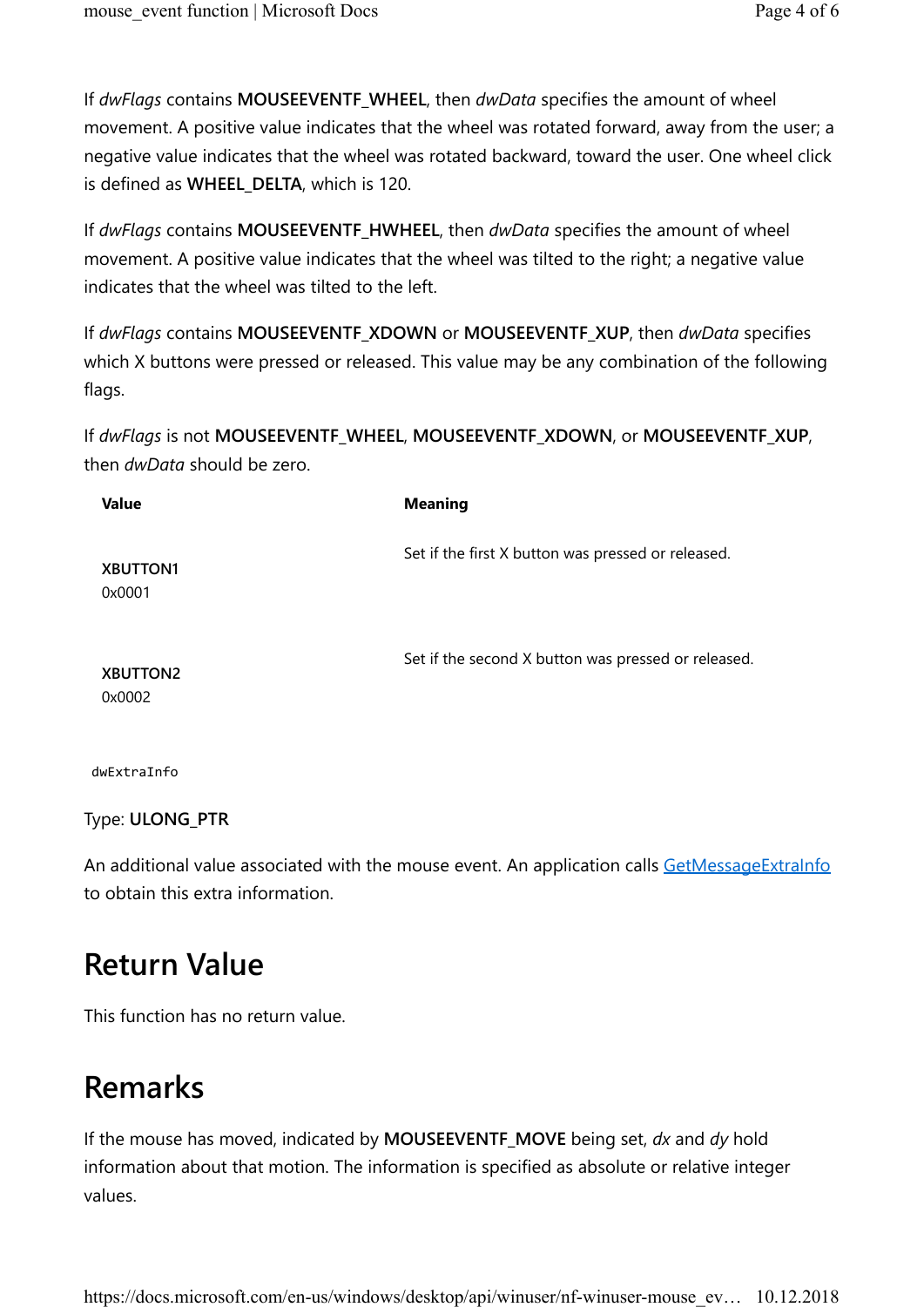If MOUSEEVENTF\_ABSOLUTE value is specified,  $dx$  and  $dy$  contain normalized absolute coordinates between 0 and 65,535. The event procedure maps these coordinates onto the display surface. Coordinate (0,0) maps onto the upper-left corner of the display surface, (65535,65535) maps onto the lower-right corner.

If the MOUSEEVENTF\_ABSOLUTE value is not specified,  $dx$  and  $dy$  specify relative motions from when the last mouse event was generated (the last reported position). Positive values mean the mouse moved right (or down); negative values mean the mouse moved left (or up).

Relative mouse motion is subject to the settings for mouse speed and acceleration level. An end user sets these values using the Mouse application in Control Panel. An application obtains and sets these values with the **SystemParametersInfo** function.

The system applies two tests to the specified relative mouse motion when applying acceleration. If the specified distance along either the x or y axis is greater than the first mouse threshold value, and the mouse acceleration level is not zero, the operating system doubles the distance. If the specified distance along either the x- or y-axis is greater than the second mouse threshold value, and the mouse acceleration level is equal to two, the operating system doubles the distance that resulted from applying the first threshold test. It is thus possible for the operating system to multiply relatively-specified mouse motion along the x- or y-axis by up to four times.

Once acceleration has been applied, the system scales the resultant value by the desired mouse speed. Mouse speed can range from 1 (slowest) to 20 (fastest) and represents how much the pointer moves based on the distance the mouse moves. The default value is 10, which results in no additional modification to the mouse motion.

The mouse\_event function is used to synthesize mouse events by applications that need to do so. It is also used by applications that need to obtain more information from the mouse than its position and button state. For example, if a tablet manufacturer wants to pass pen-based information to its own applications, it can write a DLL that communicates directly to the tablet hardware, obtains the extra information, and saves it in a queue. The DLL then calls mouse\_event with the standard button and x/y position data, along with, in the dwExtraInfo parameter, some pointer or index to the queued extra information. When the application needs the extra information, it calls the DLL with the pointer or index stored in *dwExtraInfo*, and the DLL returns the extra information.

### Requirements